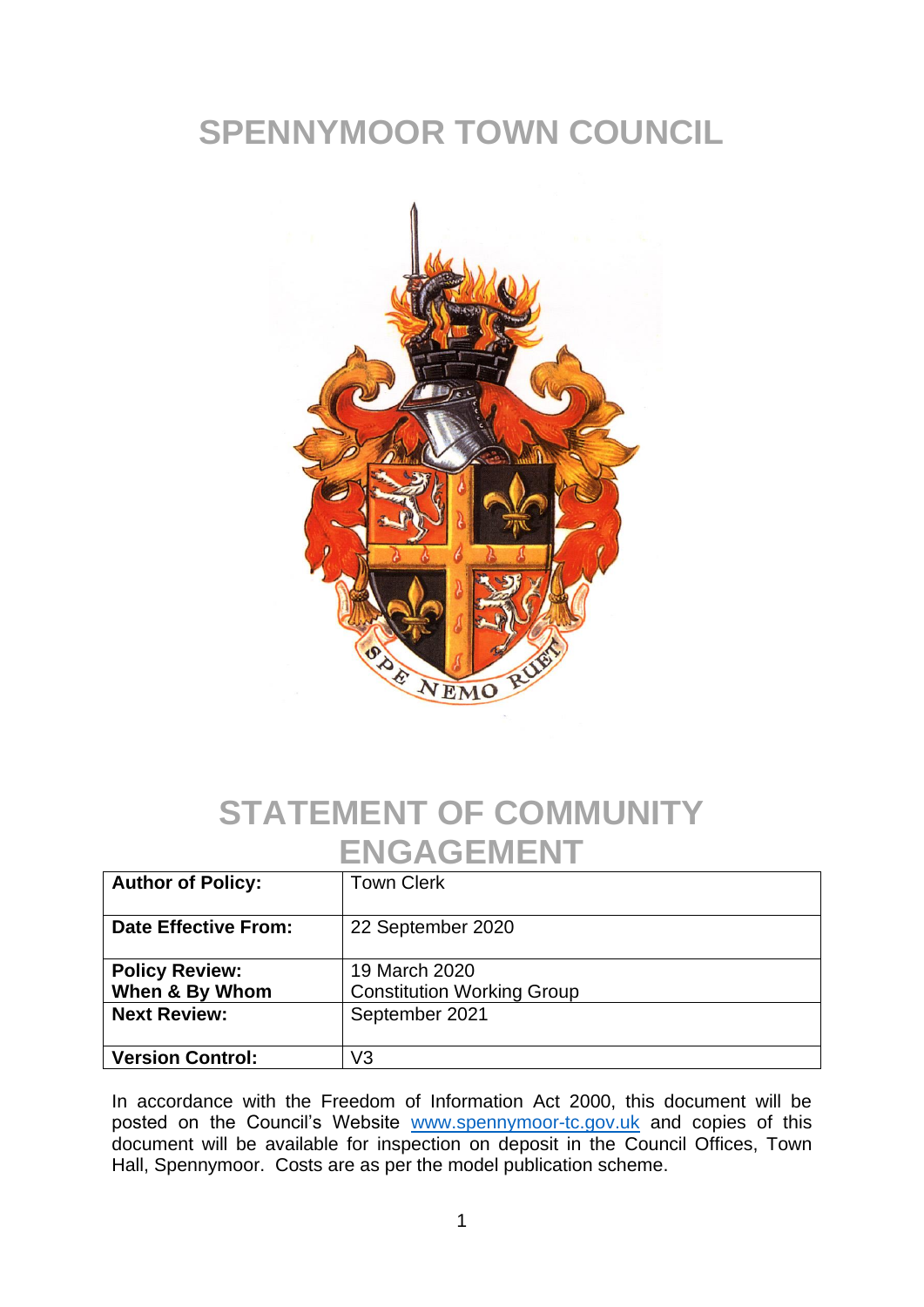# **1. Introduction**

Spennymoor Town Council is committed to improving our engagement with all sections of the local community: residents, voluntary groups, young and elderly, businesses and local groups and organisations. The overall aim is to increase the involvement of people in the life of their communities and in the Council's decision making processes. In doing this the Council will become more responsive to the needs of the Community and be able to better reflect its views and aspirations.

### **2. Engagement**

Spennymoor Town Council intends to actively engage with the following sections of the community:

- Residents of the parish
- Local youth groups
- Groups representing the elderly
- Resident's Associations
- Voluntary Organisations
- **Community Associations**
- Schools
- Businesses within the Parish
- Church Groups
- Councillors public service representatives and staff

Effective engagement can only be achieved through providing information to these sectors and seeking resident's views. The Council already employs a number of methods to do this:

- Contact details of the Council Offices, Officers and individual Councillors are available on the Council's website;
- Notices of meetings are posted on the Council's notice boards throughout the parish on a monthly basis as well as on the Council's website;
- Standing Orders indicate that the Council provides the public with an opportunity to participate in meetings;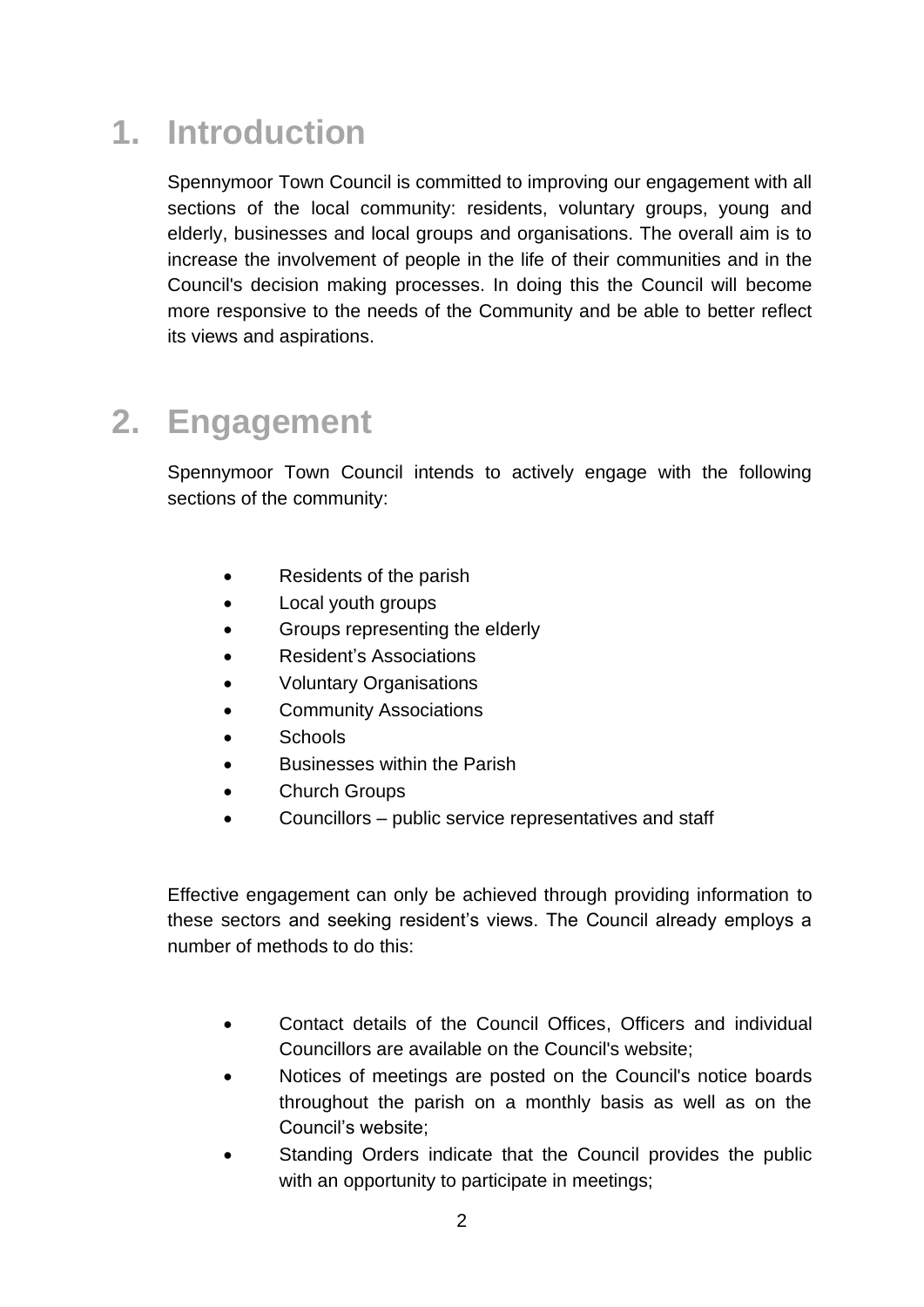- The Council's website provides details of its services and activities and provides access to Council meeting dates, minutes and number of documents;
- The Council publishes an Annual Report which is made available at public places throughout the Town;
- Representatives of the Council attend local voluntary organisations and some Councillors are members of these voluntary organisations in their own right; and,
- The Council will hold Community Consultation Events and Public Participation Meetings.

### **3. Aims and Objectives**

The Council's aims and objectives for seeking community engagement and the outcomes it hopes to achieve are:

- To enable an involved and active community through consultation with residents on local issues, reaching all sectors of the community including hard to reach groups, and seeking the views of young people
- To communicate information clearly and factually through the management of the Council's website
- To improve communication with partner organisations
- To actively be involved in local organisations such as resident's organisations, youth groups and community groups
- To raise the profile and reputation of the Council through inviting residents to take part in council meetings through public participation
- Publicising the Annual Town meeting throughout the Parish area
- Informing the press of the activities of the Council, when appropriate
- Encouraging the Mayor to fulfil their civic role by accepting invitations to community events
- To enable each Councillor to effectively perform their role as elected representatives of the community through the issue, and continuous updating, of Member's induction pack to include a Member's Handbook (containing all policies and procedures) – available for reference in hard copy from the Town Hall, or online to view.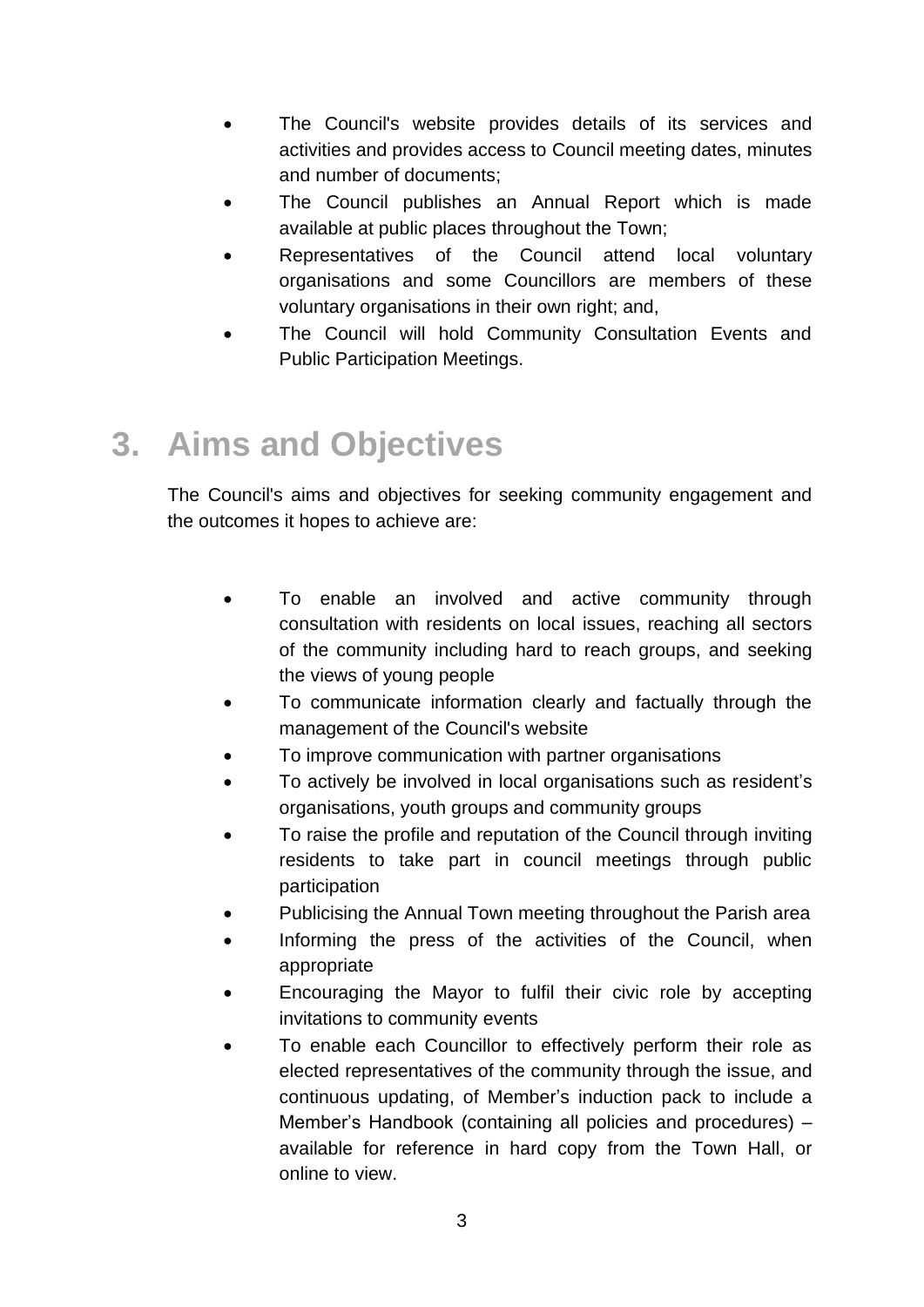- Encouraging Councillors to attend meetings of community organisations or take up places on community groups and organisations
- To ensure Town Council staff represent the interests of the Council at community events
- To encourage staff to have an effective input into the Council's decision making process